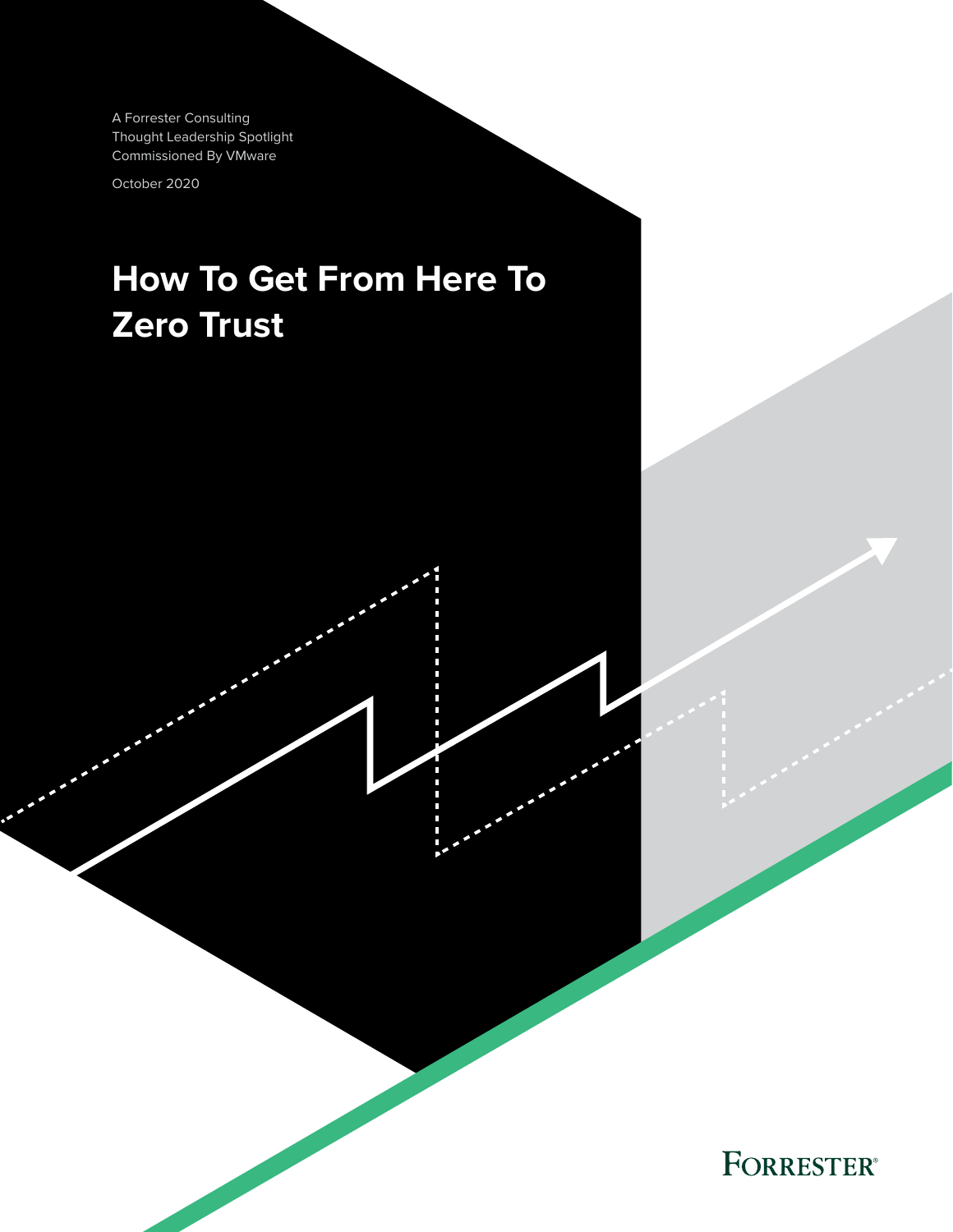### **Table Of Contents**

- [Executive Summary](#page-2-0) **1**
- [The Varying Security Dynamic](#page-3-0)  **2** [Increases Risks](#page-3-0)
- **6** Build Your Zero Trust Strategies To [Overcome Challenges](#page-7-0)
- [Steps To Take On Your Zero Trust](#page-9-0)  **8 [Journey](#page-9-0)**
- 10 [VMware Intrinsic Security](#page-11-0)
- 12 Forrester Total Economic Impact [Studies Commissioned By VMware](#page-13-0)
- 13 [Appendix](#page-14-0)

#### ABOUT FORRESTER CONSULTING

Forrester Consulting provides independent and objective research-based consulting to help leaders succeed in their organizations. Ranging in scope from a short strategy session to custom projects, Forrester's Consulting services connect you directly with research analysts who apply expert insight to your specific business challenges. For more information, visit [forrester.com/consulting.](https://go.forrester.com/consulting/)

© 2020, Forrester Research, Inc. All rights reserved. Unauthorized reproduction is strictly prohibited. Information is based on best available resources. Opinions reflect judgment at the time and are subject to change. Forrester®, Technographics®, Forrester Wave, RoleView, TechRadar, and Total Economic Impact are trademarks of Forrester Research, Inc. All other trademarks are the property of their respective companies. For additional information, go to [forrester.com.](https://www.forrester.com/home/) [E-49447]



**Contributing Research:**  Forrester's Security & Risk research group

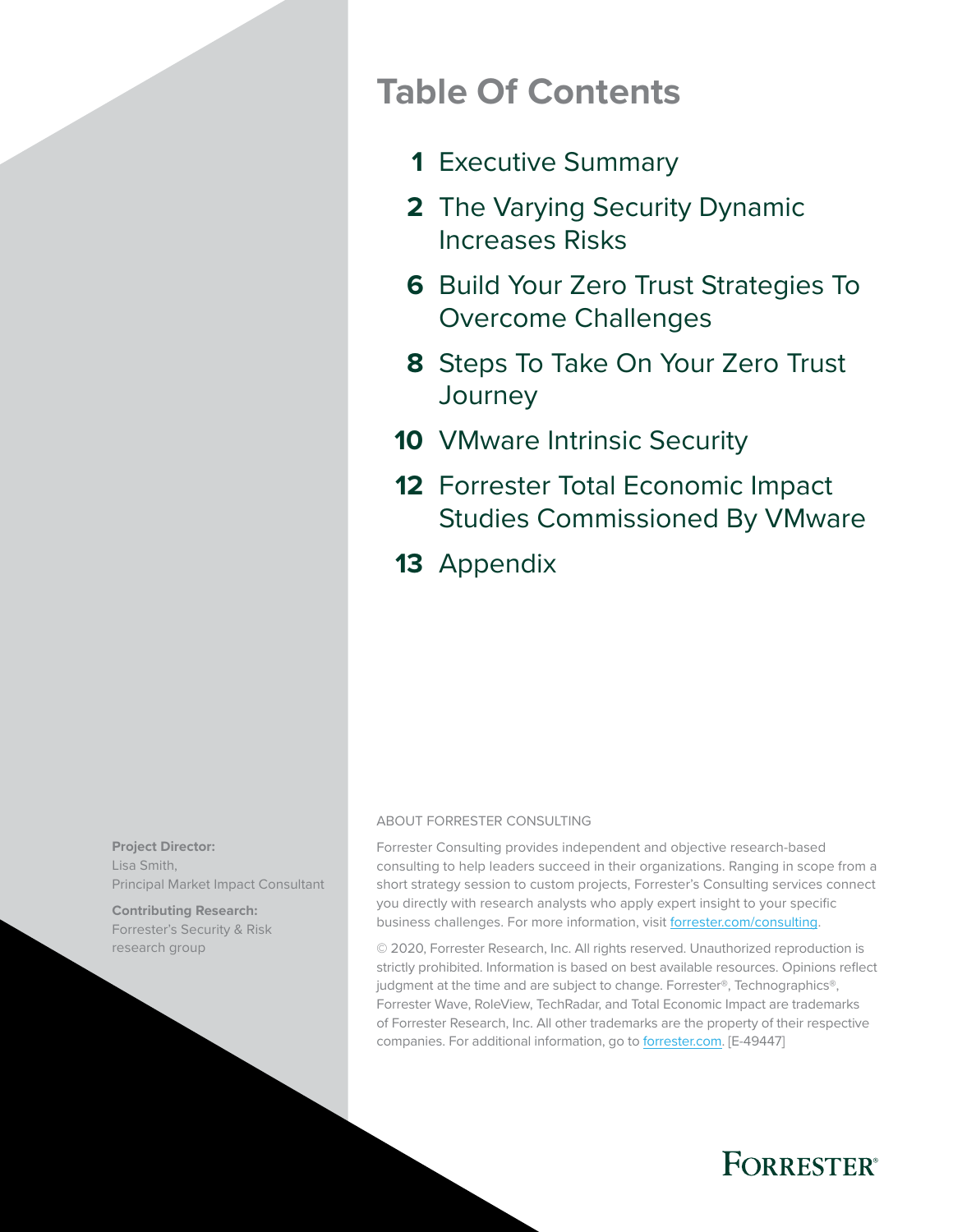<span id="page-2-0"></span>

# **Executive Summary**

The global COVID-19 pandemic has exposed gaps in the security infrastructure for enterprises around the world. As countries and companies worked to mitigate the impact to people and business operations, a host of issues has risen to the surface. At the outset of the coronavirus pandemic, business operations needed to transform almost overnight, as a large percentage of workers began working from home. This shift increased a reliance on not only mobile devices, but also on a distributed infrastructure environment. Over time, businesses also increased their adoption of services and applications in the cloud. The speed and complexity of this transformation exposed some organizations to new security risks.

The initial rush towards remote work now shifts to a sustained effort as we enter the later stages of the pandemic, and organizations are focusing on going back and securing their distributed employees, devices, enterprise applications, and cloud environments using a combination of security and IT management. Security leadership wants to find ways to reduce environmental complexity and increase their team's efficiency and precision.

VMware commissioned Forrester Consulting to consider how organizations are securing distributed environments with intrinsic security capabilities, and Zero Trust strategies. Identifying key technological and policy milestones associated with the most successful implementations will help others move forward on their journey toward Zero Trust.

#### **KEY FINDINGS**

- › **The explosion of data, applications, remote users, mobile devices, and bring-your-own-device (BYOD) capabilities has increased security risks.** This explosion has increased the potential blind spots for security teams trying to identify and control enterprise risks.
- › **Enterprises are vulnerable, as distributed environments can shade visibility and increase attack area.** More than 75% of respondents report an increased level of vulnerability in their organizations due to an increased attack surface. Additionally, too many disparate security solution and integration challenges leave gaps in security protection.
- › **Technology solutions can make or break your security strategy.** Our research found that 70% of enterprises lack a cohesive security strategy. And while IT leaders are facing more pressure from the board, they are also grappling with cultural issues between IT and security teams.
- › **Zero Trust is the relief to these challenges.** Forrester's Zero Trust strategies can provide a roadmap for enterprises to follow in order to overcome these challenges and mitigate security risk.
- › **Intrinsic security reduces complexity and costs.** Intrinsic security solutions are built-in versus being bolted-on, and they have the opportunity to increase collaboration with IT, operations, and security teams. This allows faster investigation and remediation and reduced complexity, which ultimately leads to reduced capex and opex.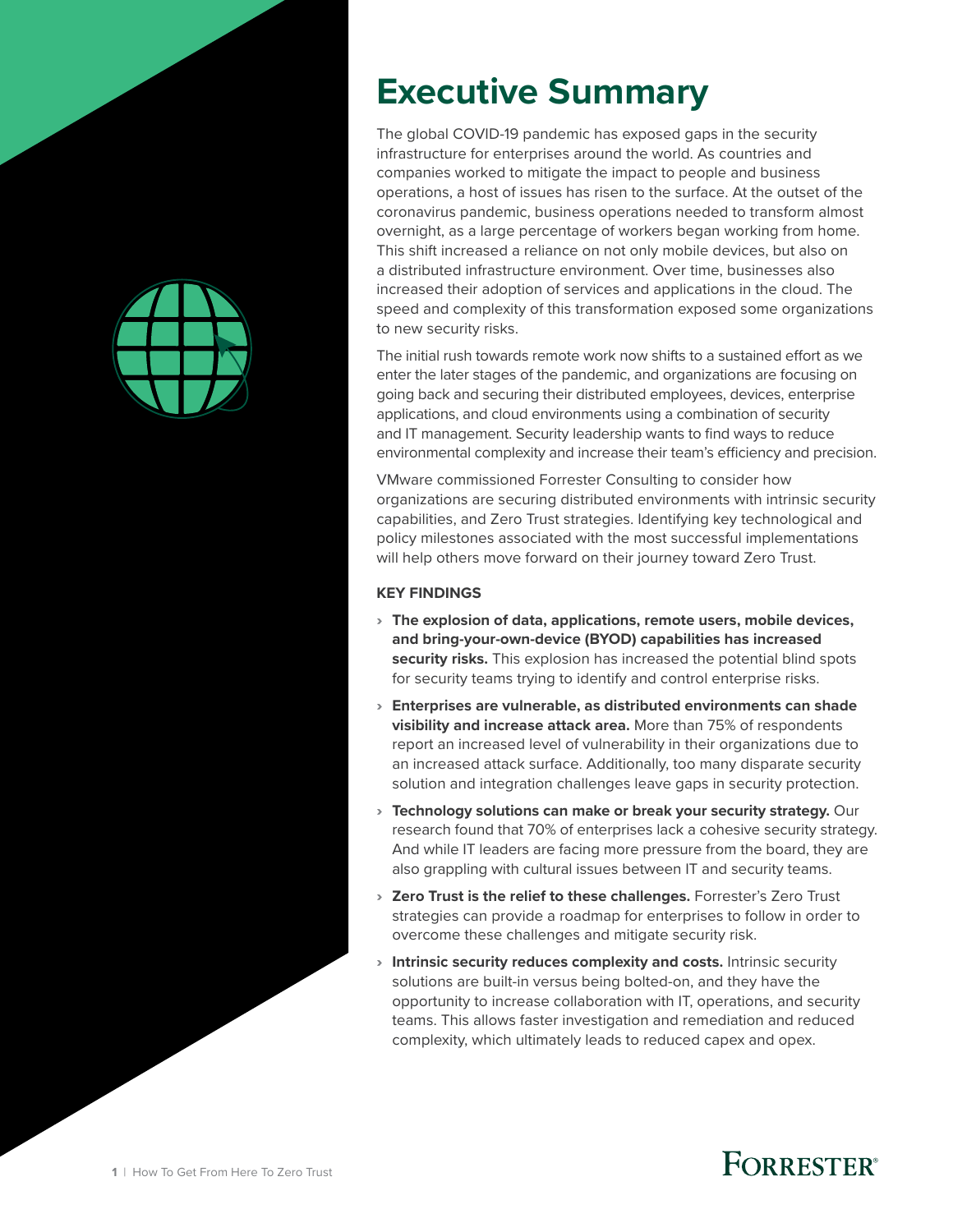### <span id="page-3-0"></span>The Varying Security Dynamic Increases Risks

Prior to the pandemic, business models required enterprises to actively transform how they utilize business technology to win customers and enable their workforce. In the current environment, adopting Zero Trust security strategies are more important than ever. And to successfully secure distributed environments, companies must take a data centric approach to security because:

- › **The growth in remote users, BYOD, and device platforms further expands an enterprise's attack surface.** Employees are now working outside of the bounds of the office's security infrastructure, i.e., more users are using more devices, which are connecting to a greater number of unknown and personal networking infrastructures, than ever before. Increases in remote work have put consumer internet-ofthings (IoT) and mobile devices into contact with sensitive enterprise resources. And unfortunately, the end result no longer provides security teams with the same visibility and control over the devices that employees use to get work done. Decreasing efficacy of networkbased security controls such as VPNs and firewalls, along with poor segmentation between sensitive devices, apps, and data, further adds to the challenges in trying to protect the expanding attack surface created by employee devices.
- › **The shift to highly distributed environments opens companies up to a larger range of security risks.** Data sits at the center of any business, and the applications that access and move workloads create more access points. In addition, the increasing use of software as a service (SaaS) and cloud impacts securing applications and data.
- › **Applications have reshaped data center complexity.** Most enterprises are plagued by infrastructure complexity that is driven by disparate platforms and configurations, which have accumulated over the years. As organizations trade out monolithic app architectures in favor of highly distributed microservices across multicloud environments leveraging app containers and serverless functions — environmental complexity increases the potential blind spots for security teams trying to identify and control enterprise risks.

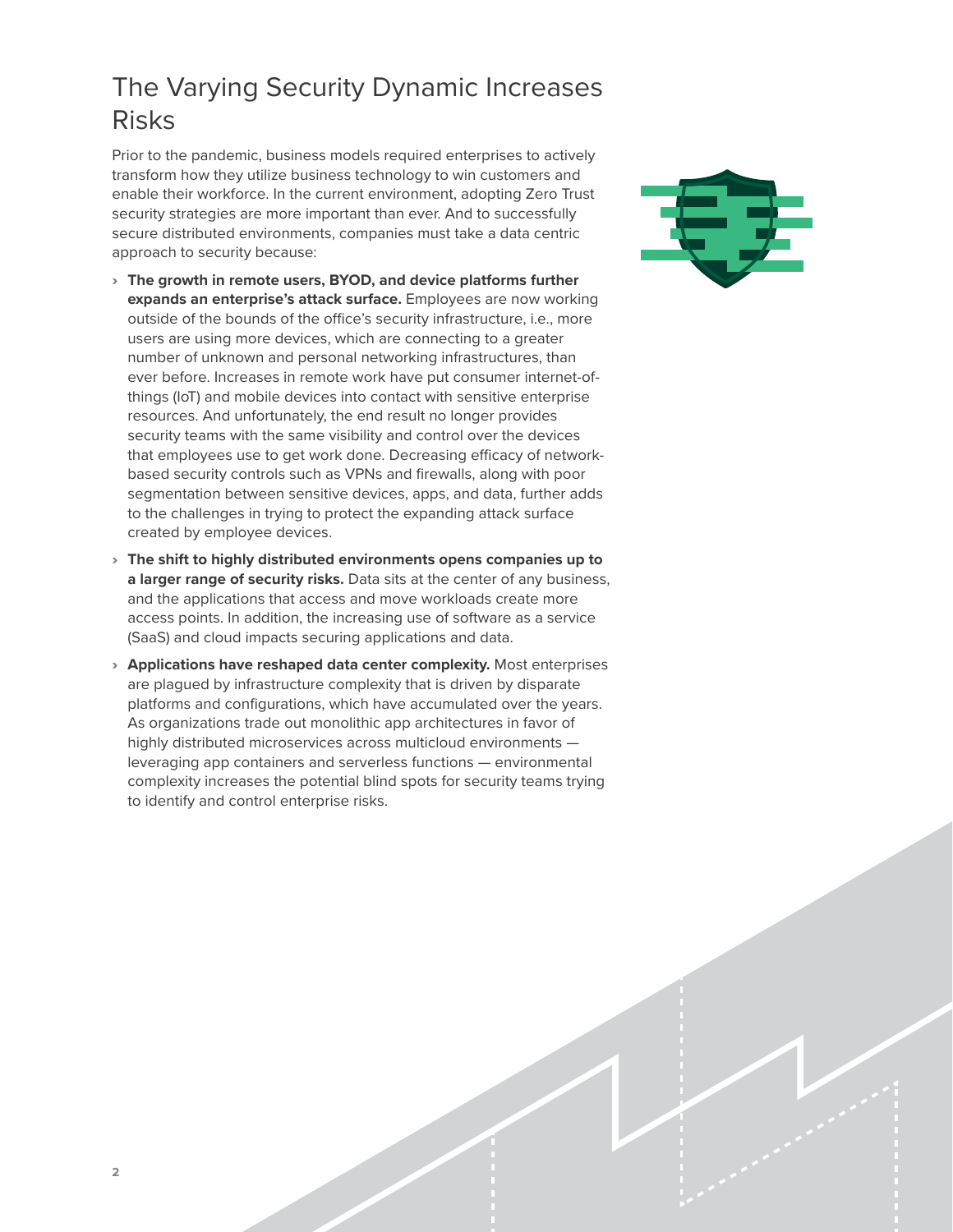#### **THIS SECURITY TRANSFORMATION PRESENTS BOTH TECHNICAL AND ORGANIZATIONAL/CULTURAL CHALLENGES**

The transformation to a more distributed environment is challenging many enterprises as they work to secure their data, applications, and workloads. And the impact of the pandemic is only exacerbating these challenges. Recent research conducted by Forrester Consulting in partnership with VMware found these technical challenges:

› **A distributed environment clouds visibility and increases a network's attack surface.** Nearly three-quarters of IT security professionals say there's a lack of understanding and visibility into the correct behavior of applications, making it challenging to detect anomalies or potential security threats (see Figure 1).<sup>1</sup> In addition, more than three-quarters of enterprises report their organization is more vulnerable due to an increased attack surface.

**Figure 1: Companies Face A Multitude Of Technical Challenges** 

**"Thinking about your organization's security vulnerabilities, how challenging are each of the following technical factors?"**  (Percentages represent top "moderately/very challenging")

**82%** Increasing sophistication and volume of threats

**77%** Integrating different products (firewalls, WAFs, IPS/IDS, network monitoring, etc.) in the security stack

**77%** Increased use of public cloud

**77%** Lack of visibility of activities on the network

**76%** Rapid application change

**76%** Increased attack surface

**75%** Defining network borders

**74%** Lack of understanding and visibility into the correct behavior of applications to detect anomalies or potential security threats

**73%** Lack effective controls to enforce east-west security policies throughout entire environment

**72%** Overreliance on perimeter firewalls

Base: 224 IT security and infrastructure decision makers and practitioners at global enterprises Source: A commissioned study conducted by Forrester Consulting on behalf of VMware, July 2019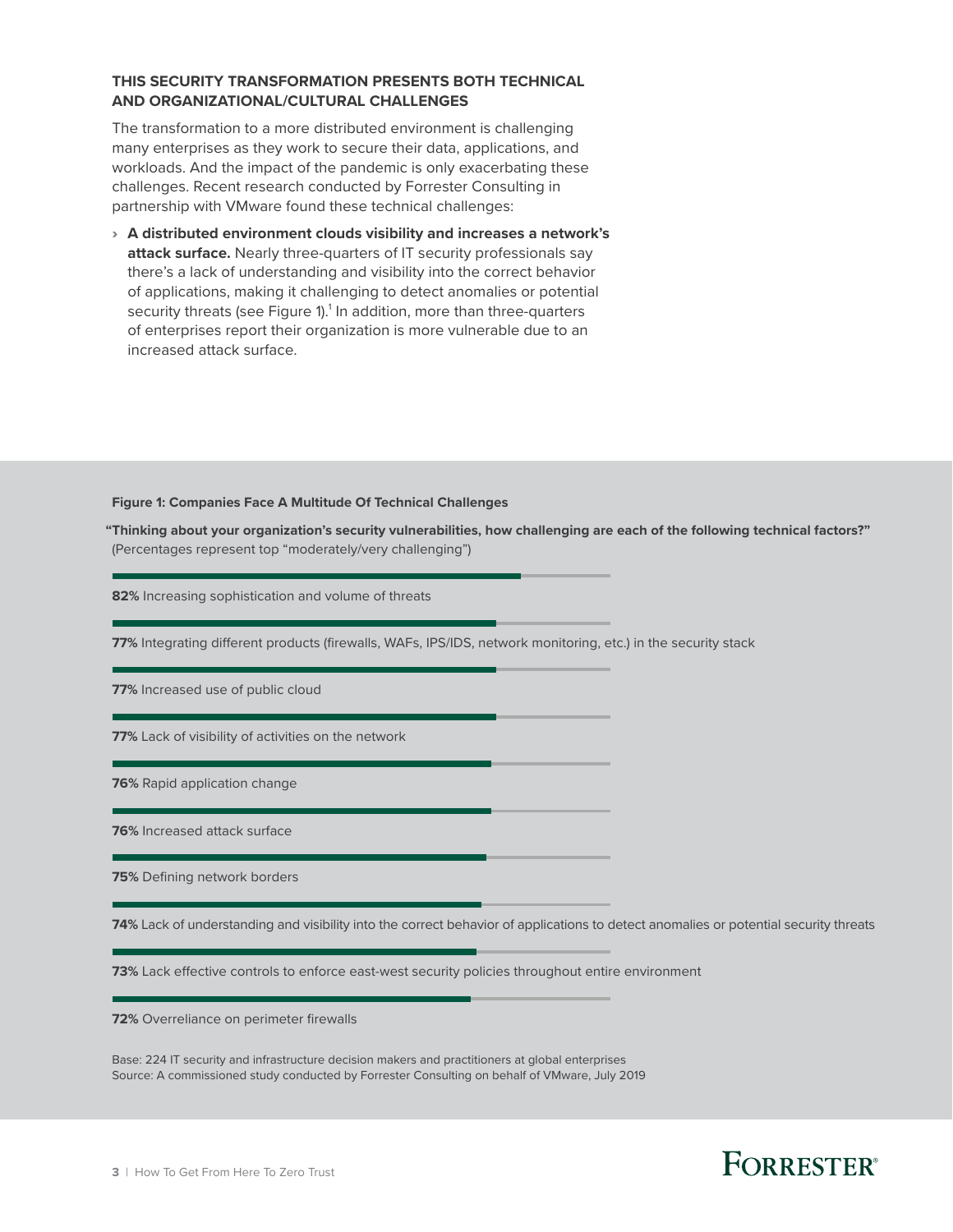- › **Too many point solutions and an overreliance on perimeter firewalls**  adds complexity and leaves gaps. Seven out of 10 enterprises report solutions and security and leaves gaps. Seven out of 10 enterprises report an overreliance on perimeter firewalls when securing the internal network.<sup>2</sup> And the sheer number of security products adds complexity as more than three-quarters of companies manage 10 or more security products, while nearly 20% of companies manage 50 or more security products.<sup>3</sup> The multitude of these projects have either been added or bolted on over time, and they've subsequently created a patchwork that may not completely secure enterprise data and applications.
	- › **Disparate security solutions are creating integration challenges.** The sprawl of devices and the proliferation of different control requirements and tools compromise enterprises' security postures. It's not surprising that a majority of IT security professionals have significant integration challenges. This lack of integration hinders adaptability, creates security gaps due to misaligned controls, and makes management difficult. On average, companies have 27.4 security products. However, only one-third of respondents said their solutions are mostly or completely integrated (see Figure 2).<sup>4</sup>

While technical challenges are often the first identified, challenges stemming from organization and culture dynamic between senior corporate management, IT, and the security teams can have a significant impact on security enterprise data and applications. Recent research conducted by Forrester Consulting in partnership with VMware found these organizational and cultural challenges:

› **Seventy percent of enterprises lack a cohesive security strategy.** In addition, 69% report there's a lack of clear ownership over the security strategy, and 68% feel there's a lack of executive support (see Figure 3).<sup>5</sup>

### **Solutions**

**"How well integrated are the security solutions in your organization?"**



Base: 1,451 IT and security managers and above (including CIOs and CISOs) with responsibility for security strategy and decision-making Source: A commissioned study conducted by Forrester Consulting on behalf of VMware, February 2020

Figure 3: Nearly Three-Quarters Of Companies Are Unaware Of The Risks Posed By Security Vulnerabilities **ORGANIZATIONAL CHALLENGES**



Base: 224 IT security and infrastructure decision makers and practitioners at global enterprises Note: Selected variables shown. Source: A commissioned study conducted by Forrester Consulting on behalf of VMware, July 2019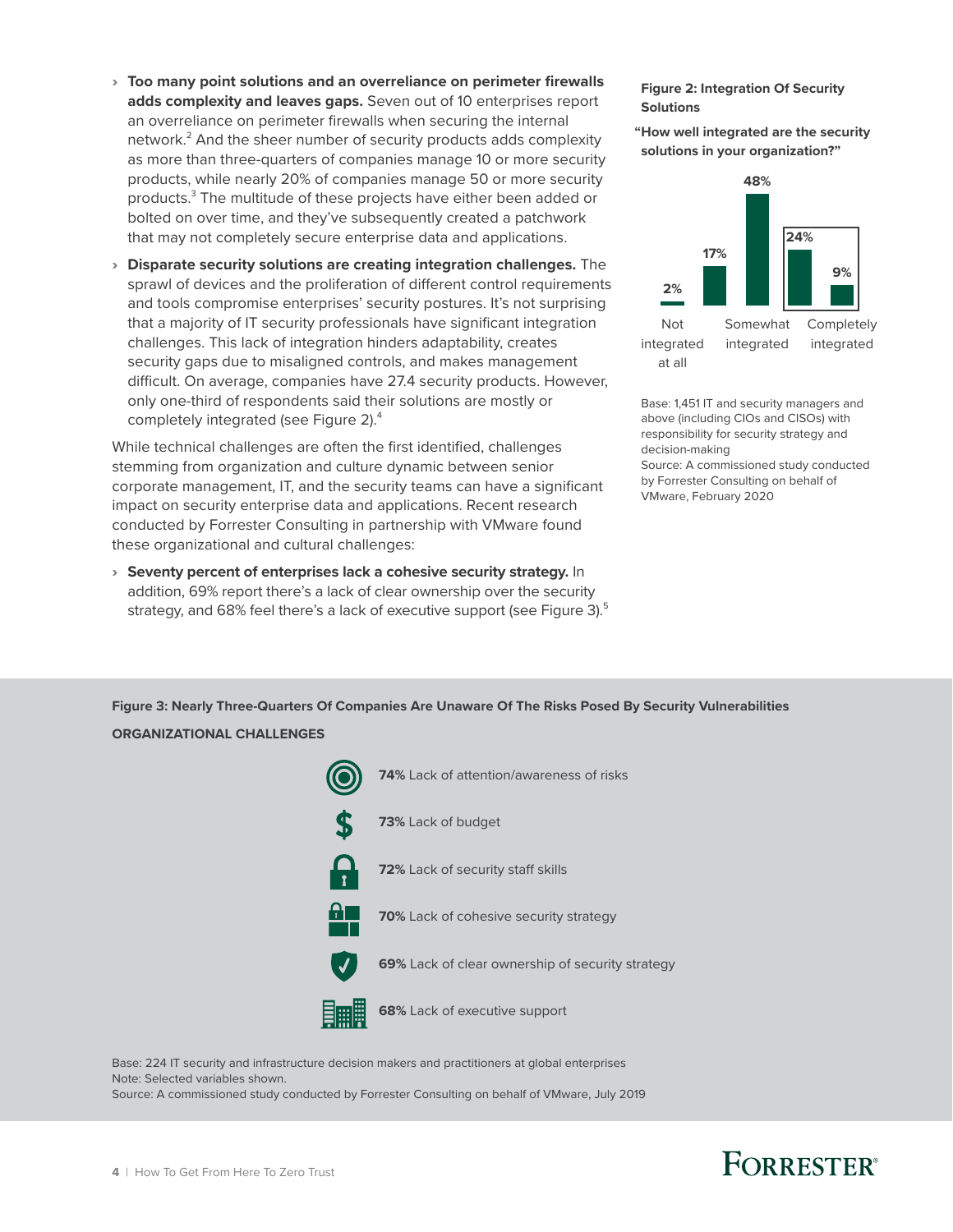- > IT leaders face pressure from the board.<sup>6</sup> Our research showed that senior leadership and boards have a greater focus on security (89%) and IT (73%) than they did two years ago. CIOs and CISOs also said that the top concerns of the board include:
	- Brand protection (81%).
	- Security threats and risks to the business (78%).
	- Reducing risk and exposure (77%).
- › **IT and security teams often work in silos.** These board priorities mean that CIOs and CISOs in IT and security must collaborate, despite having conflicting objectives. The push for collaboration across teams is a focus from the top down, in addition to reducing risk and protecting the company's brand, but there is clearly a cultural difference between these teams.
- › **Friction between IT and security teams hinders collaboration.** In assessing these relationships, the senior-most team members had the most positive relationships, followed closely by the relationships between the two teams. The personnel of the teams were most likely to have a negative relationship with the other team (see Figure 4).<sup>7</sup>

#### **Figure 4: Nature Of IT And Security Relationships**



Base: 1,451 IT and security managers and above (including CIOs and CISOs) with responsibility for security strategy and decision making Source: A commissioned study conducted by Forrester Consulting on behalf of VMware, February 2020

Friction between security and IT teams hamper collaboration.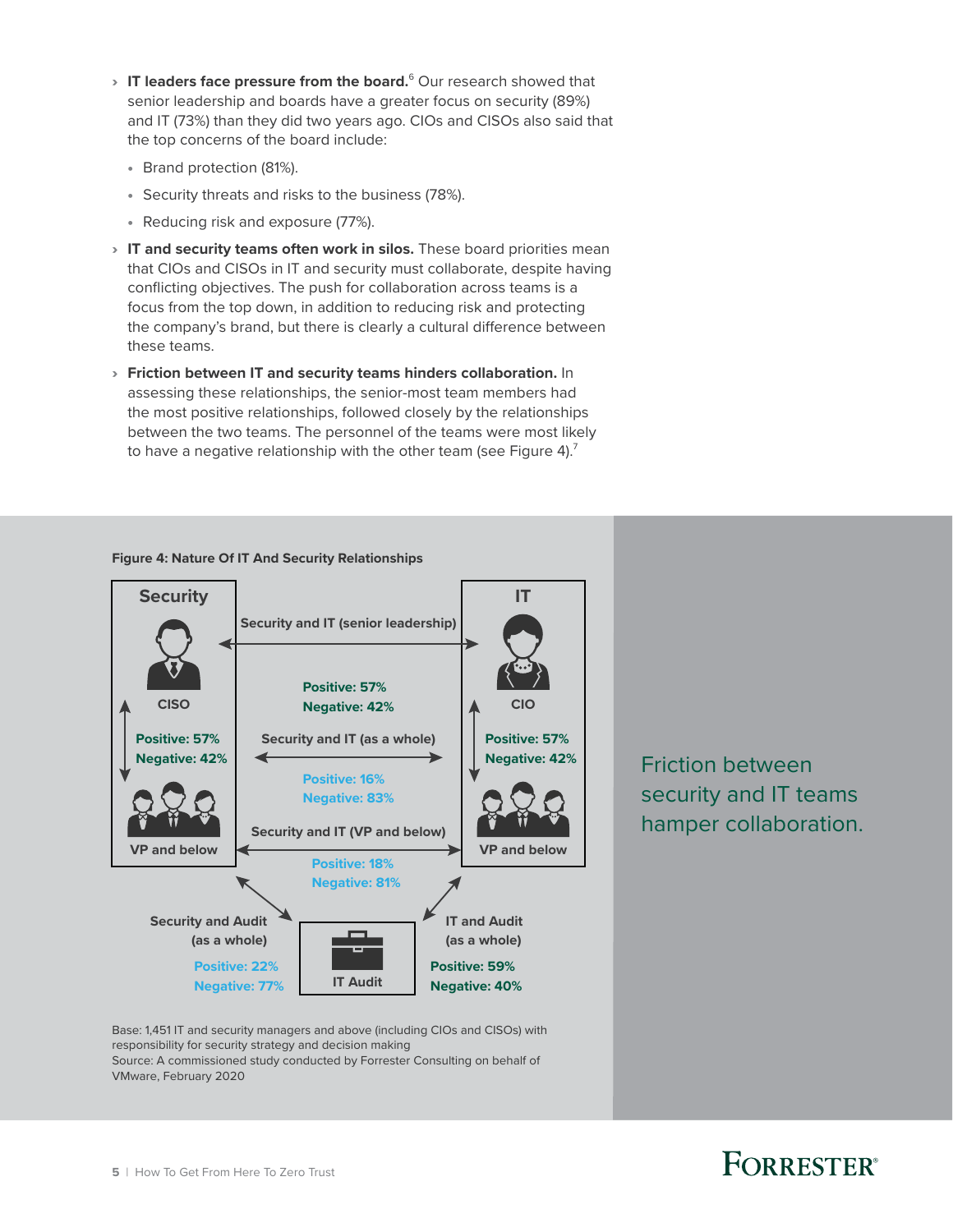### <span id="page-7-0"></span>Build Your Zero Trust Strategies To Overcome Challenges

When not following Zero Trust strategies, enterprises face a wide array of challenges associated with securing their distributed environments. Forrester's Zero Trust model of information security is a conceptual and architectural model for how security teams should: 1) redesign networks into secure microperimeters; 2) use obfuscation to strengthen data security; 3) limit the risks associated with excessive user privileges; and 4) use analytics and automation to dramatically improve security detection and response.

There are seven pillars of Forrester's Zero Trust model (see Figure 5):8

- › **Zero Trust data.** Securing and managing the data, categorizing and developing data classification schemas, and encrypting data both at rest and in transit are key to any Zero Trust approach.
- › **Zero Trust users.** Limiting and enforcing user access and securing users as they interact with the internet, by continuously monitoring and governing access and privileges, is a critical component of Zero Trust.
- › **Zero Trust workloads.** The workloads are front- and back-end systems that run the business and help it to win, serve, and retain customers. Just as with any other area of Zero Trust, these connections, apps, and components must be treated as a threat vector and have Zero Trust controls such as policy-based API inspection and control, container file and active memory protection, and guest host firewall. Of particular concern are workloads running in public clouds.
- › **Zero Trust networks.** The ability to segment, isolate, and control the network is an important point of control for Zero Trust. Segmentation and isolation help to better secure networks.

Achieving Zero Trust is not easy, but you need to start somewhere.

### Full page **Figure 5**



Source: Forrester Research, Inc.

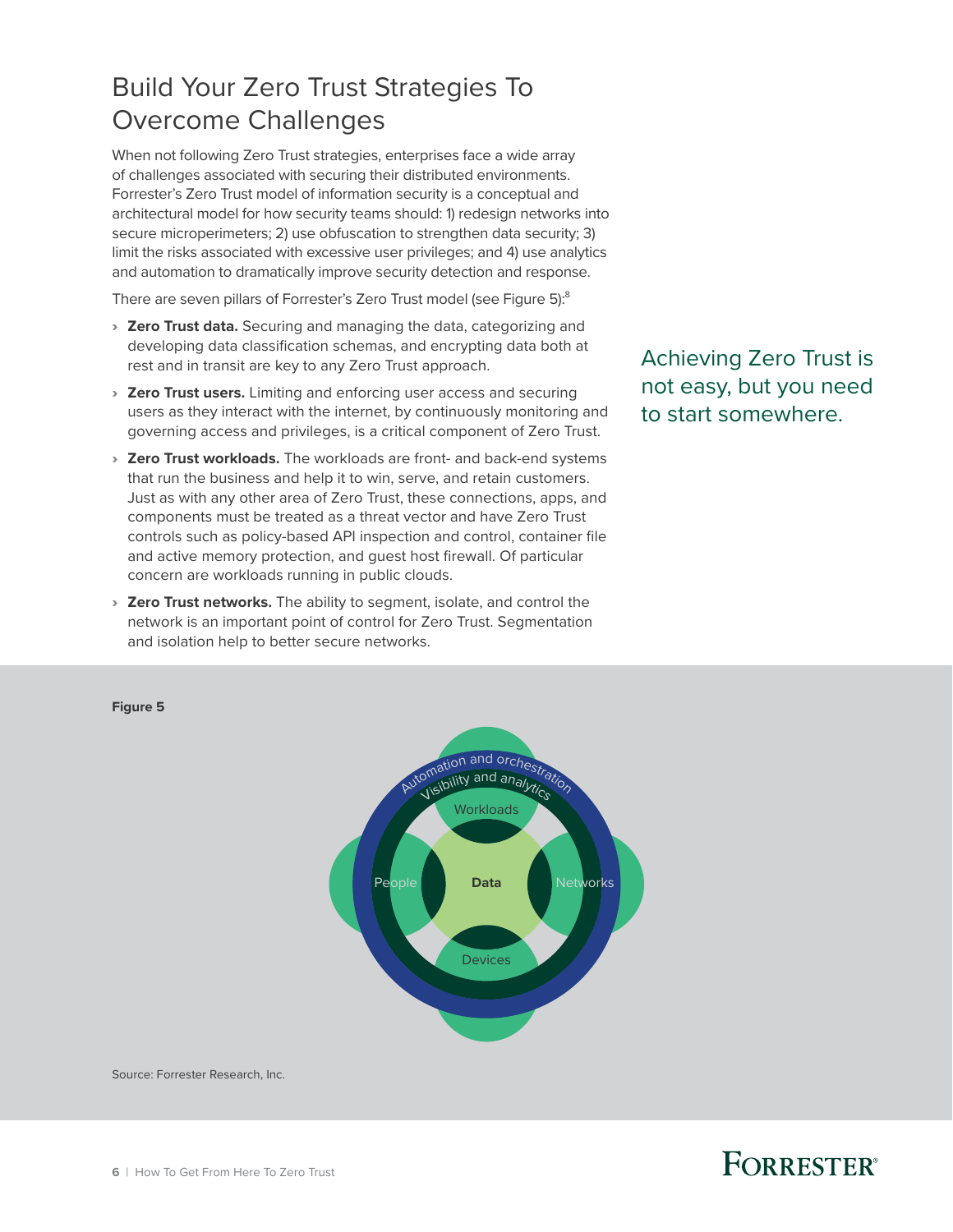- › **Zero Trust devices.** Device discovery, isolation, and management are key to controlling the risks associated with the device hardware, user behavior, apps, and data accessed from the device.
- › **Visibility and analytics.** The security analyst needs to have the ability to accurately observe threats that are present and orient defenses more intelligently.
- › **Automation and orchestration.** Organizations and security leadership need to use tools and technologies that enable security automation and orchestration (SAO) across the enterprise, to shorten incident response times and integrate disparate security solutions. Orchestration extends security policies to cloud environments.

#### **HOW TO ACHIEVE ZERO TRUST SUCCESS**

To improve effectiveness of your Zero Trust efforts, there are two things to do: 1) implement solutions with intrinsic security and 2) alleviate organizational and cultural issues hampering collaboration between the IT and security teams.

Recent research conducted by Forrester Consulting in partnership with VMware found the following:

- › **Intrinsic security minimizes the remaining risk of technical failure.** Intrinsic security solutions are built-in, software solutions that help companies reduce their threat vectors by being built-in versus bolted on, by unifying tools and teams to improve visibility, and by using realtime context to better detect and respond to threats.
- › **Intrinsic security reduces complexity and costs.** Faster investigation and remediation and reduced complexity driven by intrinsic security ultimately lead to reduced capital and operational expenditures.
- › **Increase your chances for success by making Zero Trust a collaborative activity.** Zero Trust success hinges on the entire organization focused on the same objective, with IT and Security professionals working in partnership. Break down the IT and Security siloes by bringing the teams together to set agreed upon goals, objectives and measures of success.

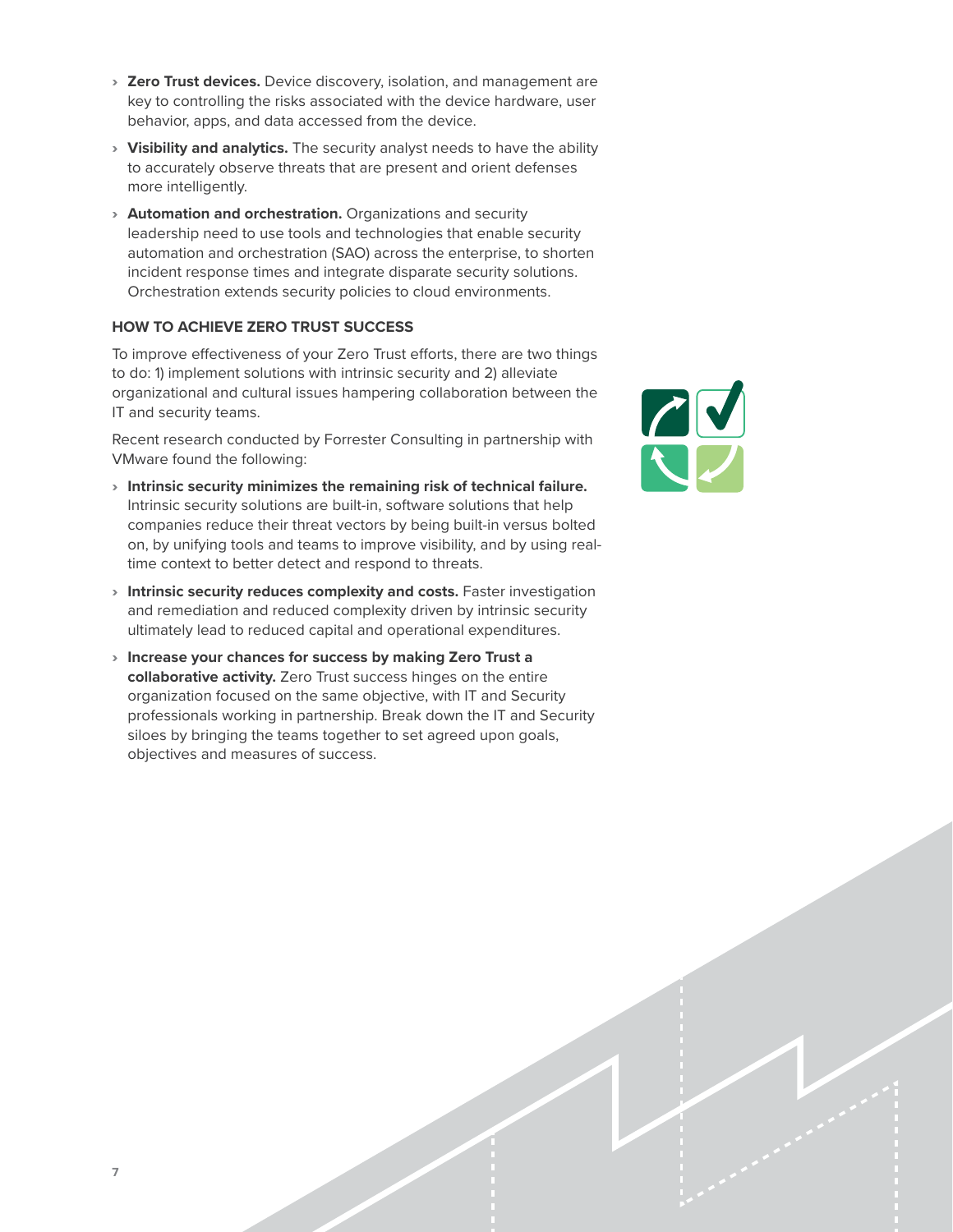### <span id="page-9-0"></span>Steps To Take On Your Zero Trust **Journey**

Creating a detailed roadmap that outlines the main workstreams and projects necessary to implement your Zero Trust strategy is critical for success. A good Zero Trust roadmap shows exactly what you plan to deliver, how much your executives will need to invest, and what specific business and security outcomes will be achieved.

- › **Security and IT must work with the business together.** Identify key players that are critical to the Zero Trust strategy; include a board member if you can, IT executives (where budget will come from), and enterprise architects and application owners, who will ensure Zero Trust supports the broader IT strategy, which in turn will support the broader business strategy.
- › **Identify interdependencies.** A Zero Trust effort needs to include existing security, IT, and business projects in order to succeed. Cloud migration, network modernization, and partner onboarding can be catalysts for a Zero Trust transformation. Ensure that you are properly mapping and clearly communicating project dependencies.
- › **Assess and goal Zero Trust maturity.** Conduct a Zero Trust security assessment of your current capabilities and then set a desired future state maturity (see Figure 6). From there, you can build a roadmap of technological and process progression around the seven pillars of the Zero Trust extended ecosystem: data, people, devices, networks, workloads, visibility and automation. Forrester recommends at least a two- or three-year horizon overall (see Figure 7).

As remote work moves into being a prolonged effort, companies are going back and securing their distributed employees, devices, and enterprise applications using a combination of security and IT management. Both IT and security leadership want to find ways to reduce environmental complexity and increase teams' efficiency and precision.

While technology solutions are partly the answer, many companies are facing both pressure from the board and collaboration challenges between IT and security teams. Forrester's Zero Trust strategies can provide a roadmap to overcome these challenges. And in combination with intrinsic security solutions, companies can quickly find and remediate security vulnerabilities.

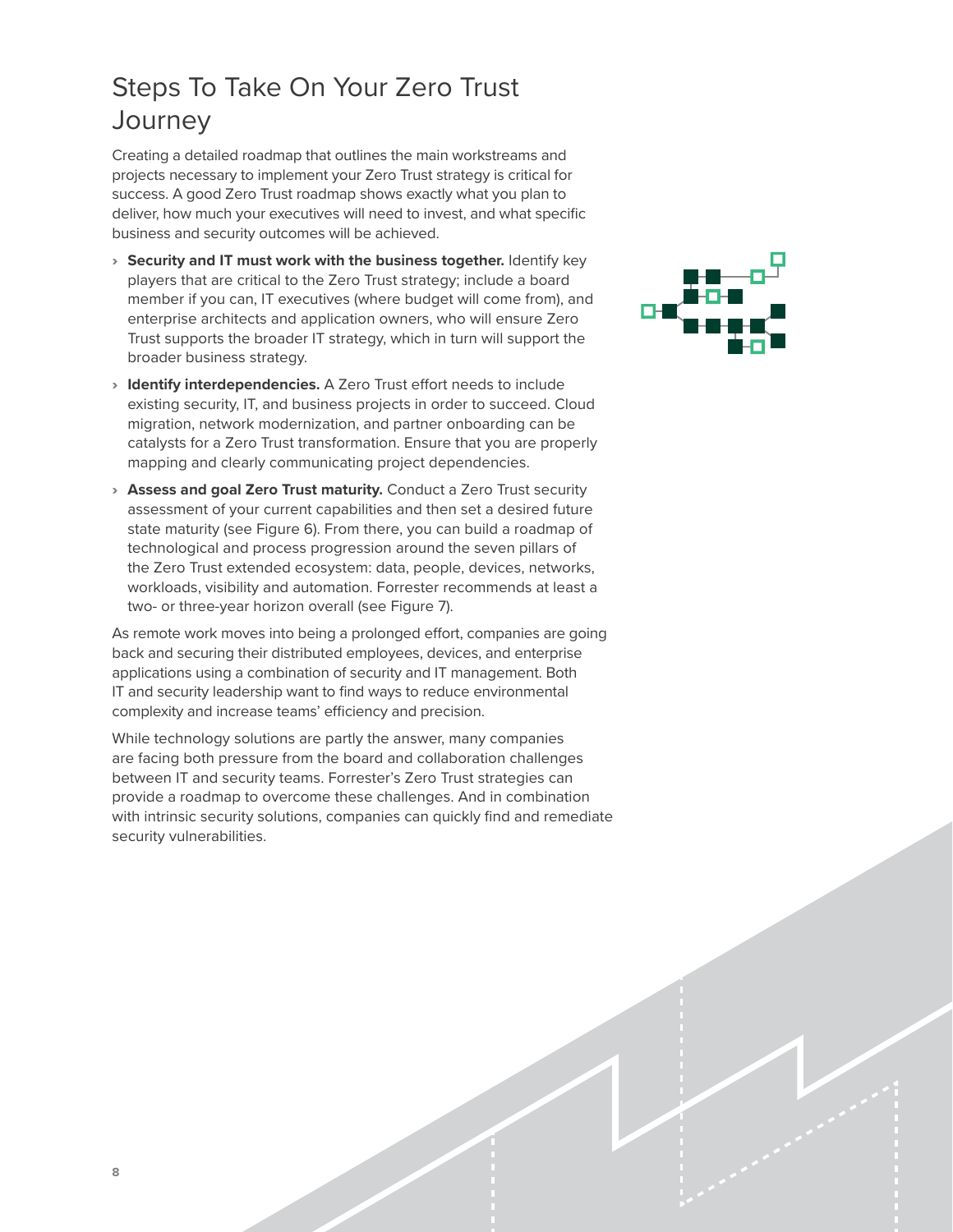#### **Figure 6: Sample Desired Future State Maturity**



Source: Forrester Research, Inc.





Source: Forrester Research, Inc.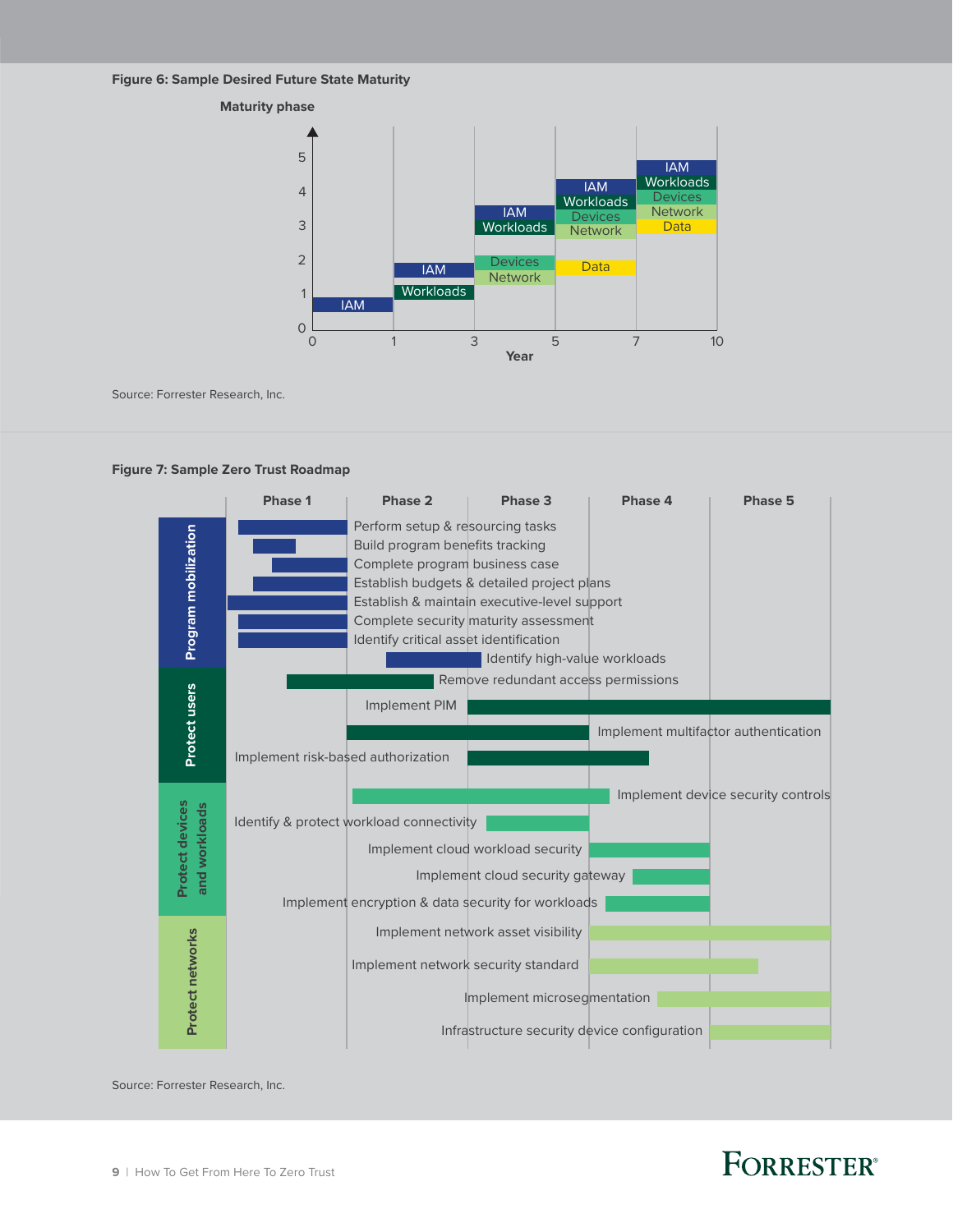### <span id="page-11-0"></span>VMware Intrinsic Security

*The following information is provided by VMware. Forrester has not validated any claims and does not endorse VMware or its offerings.* 

VMware's intrinsic security approach leverages your existing VMware infrastructure as security control points providing visibility into networks, endpoints, user identities, cloud infrastructure, and workloads. By using a builtin vs bolt-on approach, tools and teams can be unified reducing complexity and costs. The improved cross-team visibility can help IT and security work in partnership supporting a collaborative approach to Zero Trust.



#### **Data**

VMware verifies every access to data with authentication and authorization at device and network level. VMware's storage solutions provide built-in encryption for data at rest.

#### **Users And Devices**

VMware brings together unified endpoint device management, conditional access, and intelligence capabilities for establishing continuous authentication and enforcement of access policies. Administrators can allow access from only permitted compliant devices. Once device compliance is established, a range of access policies can be set incorporating location, application, and risk analytics while end users seamlessly authenticate via a range of different modern authentication methods for verified access to applications and data. Additionally, cloud native endpoint protection combines threat detection and behavioral protection to further strengthen security.

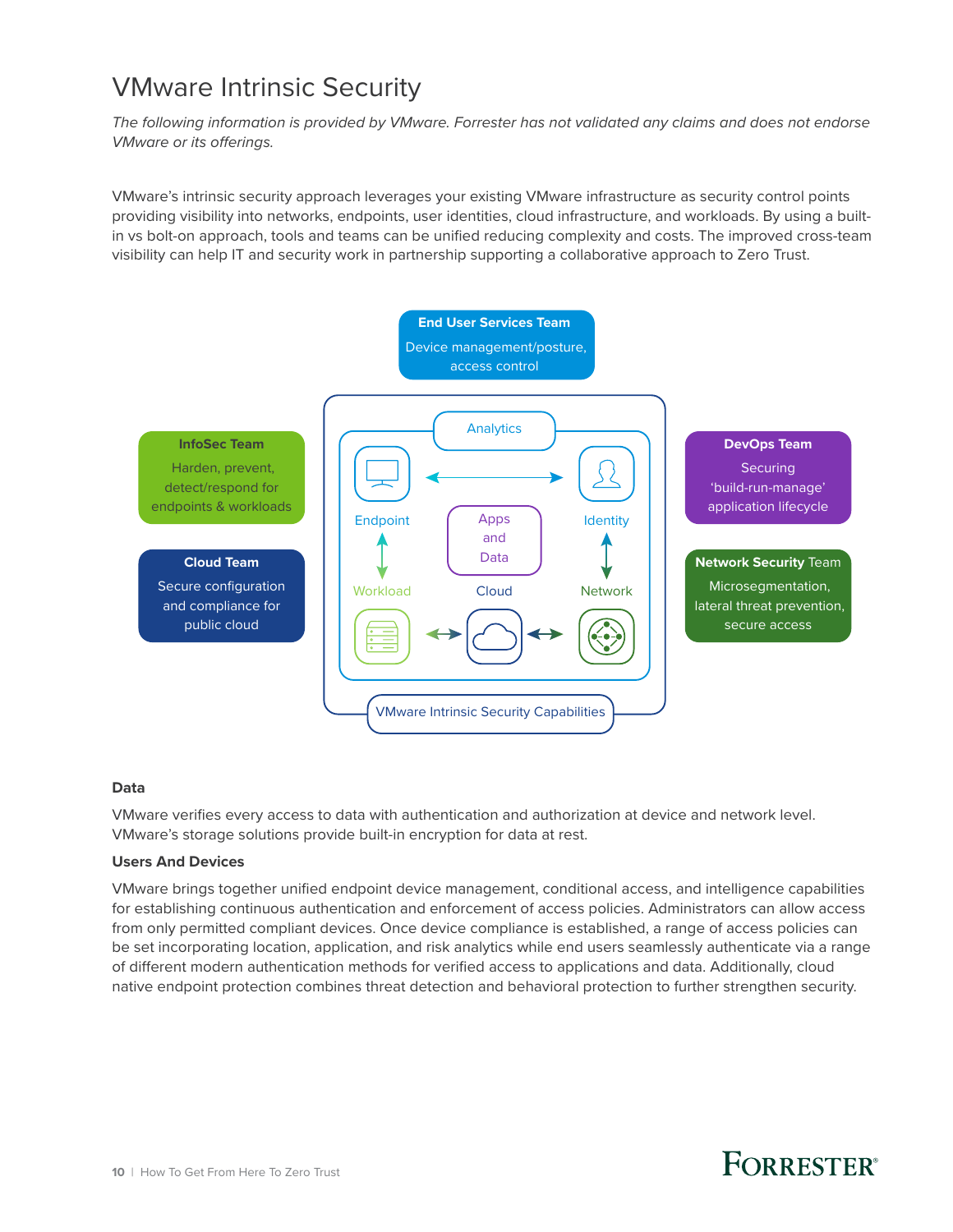#### **Workloads**

For workloads, VMware provides visibility and analysis of configuration, state, and vulnerabilities for hardening; prevention mechanisms against malware, ransomware, and non-malware/file-less attacks; and detection and response mechanisms for attacks that circumvent both of those processes and controls. It covers workloads in private and public clouds, for both traditional virtual machines and Kubernetes containers. Their approach can also leverage some unique integrations with the virtual fabric that enable it to be agentless on vSphere (and a single lightweight sensor in other environments), and integrated with vCenter — providing a single source of truth to both security and infrastructure teams. That enables better collaboration between security and IT, and more effective operationalization of workload security through the infrastructure team. Combined with the NSX microsegmentation technology, it can set up a Zero Trust posture from both the workload and network standpoint — both aligned to the applications they serve.

#### **Networks**

VMware's distributed approach to firewalling goes from macro to microsegmentation offering stateful L7 controls and advanced threat prevention. Its unique distributed architecture requires no network changes. Built into the hypervisor, the distributed firewall platform has complete visibility into application topology and automatically formulates microsegmentation policies. A single solution provides consistent policy across virtualized, containerized, and bare metal workloads spanning private and public cloud environments.

With network security and access controls built into the SD-WAN architecture with global POP locations, VMware enables Zero Trust network access for users from anywhere to applications in multicloud locations.

#### **Analytics**

VMware solutions include built-in analytics to provide complete visibility and alerting to security operators. In additional to the built-in analytics, VMware Threat Analysis Unit (TAU), a central team of threat researchers and data scientists, leverages product telemetry, partner feeds, and AI techniques to ensure the platforms are powered with best threat intelligence and up-to-date algorithms.

#### **Orchestration And Automation**

VMware solutions feature orchestration options across workload, device, and networking. Detailed visual workflows can be constructed to automate tasks including workload deployment, network segmentation, device provisioning, and threat isolation.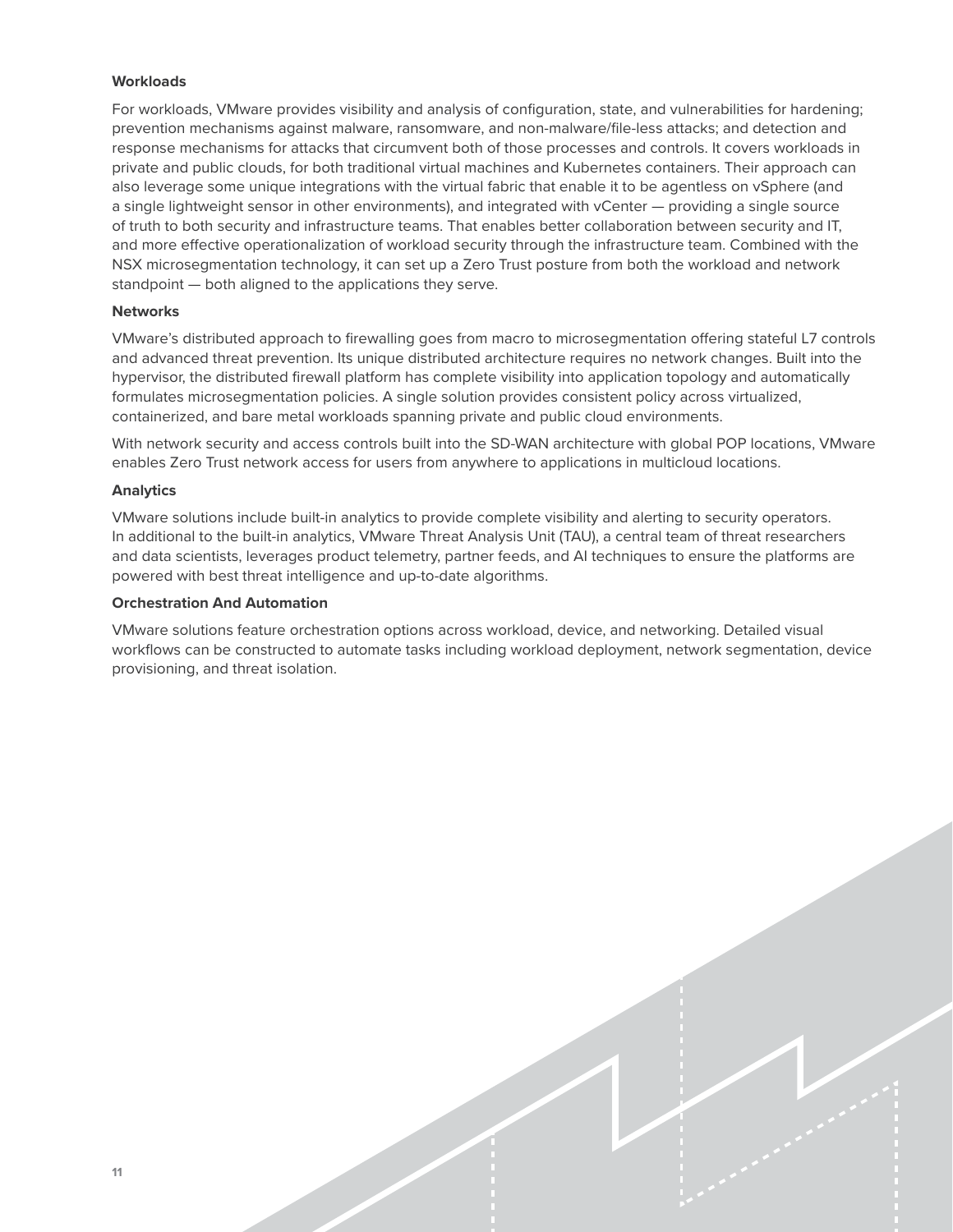### <span id="page-13-0"></span>Forrester Total Economic Impact Studies Commissioned By VMware

Total Economic Impact (TEI) is a methodology developed by Forrester Research that enhances a company's technology decision-making processes. The TEI methodology helps companies demonstrate, justify, and realize the tangible value of IT initiatives to both senior management and other key business stakeholders. The objective of the TEI framework is to identify the cost, benefit, flexibility, and risk factors that affect investment decisions.

VMware commissioned Forrester Consulting to conduct the following recent TEI studies:

| The Total Economic Impact <sup>™</sup> Of VMware NSX <sup>9</sup>                           | <b>ROI: 95%</b>  | Payback: <12 months      |
|---------------------------------------------------------------------------------------------|------------------|--------------------------|
| The Total Economic Impact <sup>™</sup> Of VMware Carbon Black Cloud <sup>10</sup>           | <b>ROI: 379%</b> | Payback: <3 months       |
| The Total Economic Impact <sup>™</sup> Of VMware vRealize Network Insight <sup>11</sup>     | <b>ROI: 477%</b> | Payback: <3 months       |
| The Total Economic Impact <sup>™</sup> Of VMware End User Computing <sup>12</sup>           | <b>ROI: 152%</b> | Payback: <3 months       |
| The Total Economic Impact <sup>™</sup> Of VMware Workspace ONE <sup>13</sup>                | <b>ROI: 206%</b> | Payback: < 6 months      |
| The Total Economic Impact <sup>™</sup> Of VMware Workspace ONE For Windows 10 <sup>14</sup> | <b>ROI: 139%</b> | <b>Payback: 7 months</b> |
|                                                                                             |                  |                          |